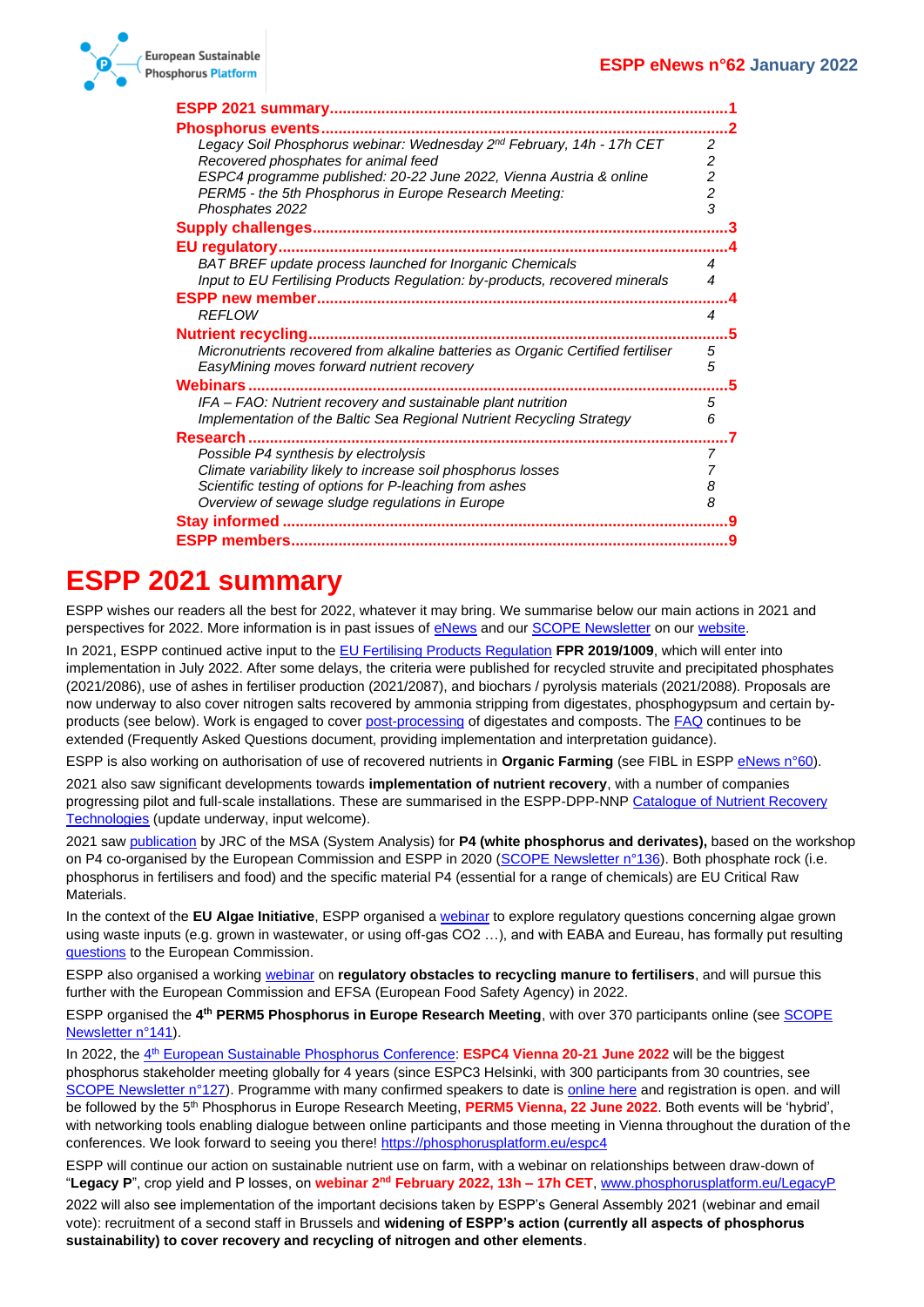

### <span id="page-1-0"></span>**Phosphorus events**

### <span id="page-1-1"></span>**Legacy Soil Phosphorus webinar: Wednesday 2 nd February, 14h - 17h CET**

**This ESPP webinar, co-organised with BOKU, will look at relationships between draw-down of "Legacy P" in soil, crop yield and P losses***.* Full programme is onlin[e here.](http://www.phosphorusplatform.eu/LegacyP) The webinar will address: what do we mean by "Legacy P", impacts of drawing down Legacy P on crop yields and on soil phosphorus (long-term field trials) and Legacy P or draw-down impact losses to surface waters. Confirmed speakers are from The Netherlands, Poland, Sweden, Switzerland, UK, Russia, Arkansas, Delaware, Illinois, Maryland, Canada, Brazil and New Zealand. Panellists are leading agronomists and environmental experts from research centres and from the fertilisers industry.

*This ESPP webinar follows on from the SPA (US) [webinar](https://www.youtube.com/watch?v=Usg5ddHvHDY) "A Legacy of Phosphorus", 30th September 2021, and from the Frontiers in Earth Scienc[e special](https://www.frontiersin.org/research-topics/10116/legacy-phosphorus-in-agriculture-role-of-past-management-and-perspectives-for-the-future#articles) on 'Legacy Phosphorus' summarised i[n ESPP eNews n°56.](http://www.phosphorusplatform.eu/eNews056) Programme and registration (free)[: www.phosphorusplatform.eu/LegacyP](http://www.phosphorusplatform.eu/LegacyP)*

#### <span id="page-1-2"></span>**Recovered phosphates for animal feed**

Webinar 3<sup>rd</sup> February 13h - 14h30 CET. Results of trials of recovered phosphates as animal feed, quality and sustainability, regulatory barriers. With EasyMining, Gelsenwasser, SLU, Lanmännen, ESPP.

*LINK:<https://www.easymining.se/projects/feed-phosphate/webinar3febr/>*

### <span id="page-1-3"></span>**ESPC4 programme published: 20-22 June 2022, Vienna Austria & online**

*<https://phosphorusplatform.eu/espc4>*

### **The detailed programme of the**

**4 th [European Sustainable Phosphorus Conference \(ESPC4\)](https://phosphorusplatform.eu/espc4) is now published.**



Confirmed speakers include **Virginijus Sinkevičius European Commissioner for Environment;** Sibylla Hardmeier, Swiss Federal Office for the Environment (BAFU); Andrea Roskosch, German Federal Environment Agency (UBA); Franz Josef Radermacher, Research Institute for Applied Knowledge Processing (FAWn), Germany; Mahesh Pradhan, United Nations Environment; Wenfeng Liu, China Agricultural University …

ESPC4 (20-21 June 2022, Vienna and hybrid) will be the first major phosphorus stakeholder meeting globally for 4 years (since ESPC3 Helsinki, with 300 participants from 30 countries, see [SCOPE Newsletter n°127\)](http://www.phosphorusplatform.eu/Scope127).

The published programme includes pre-selected speakers for the six ESPC4 parallel sessions:

- Nutrient recovery technologies operational showcase
- Nutrient recovery technologies in development
- Phosphorus recovery from ashes
- Biochars and hydrothermal carbonisation
- Regional nutrient policies and actions
- New and bio-based fertilisers

ESPC4 will include a **Nutrient Recovery Technology Fair**, with stands, presentations and possibility to meet technology suppliers presented in the ESPP-DPP-NNP [Catalogue of Nutrient Recovery Technologies,](http://www.phosphorusplatform.eu/p-recovery-technology-inventory) currently being updated (see below).

*<https://phosphorusplatform.eu/espc4>*

#### <span id="page-1-4"></span>**PERM5 - the 5th Phosphorus in Europe Research Meeting:**

#### **22 June 2022, Vienna, Austria**

ESPC4, Monday 20th and Tuesday 21st June 2022, will be followed by **PERM5, the 5th Phosphorus in Europe Research Meeting**, Wednesday 22<sup>nd</sup> June 2022, making the link between R&D, industry and policy (summary of PERM4, June 2021, 370 participants, in **SCOPE Newsletter n°141**).

Sessions proposed include: nutrient recovery in the dairy industry, iron and phosphorus interactions, new fertilisers and biostimulants to improve crop nutrient uptake, Farm-to-Fork Zero Pollution: reducing P losses from agriculture, nature based solutions, decentralised sanitation / separative urine systems, nutrient flow studies …

**A call for abstracts for PERM is open, deadline for submission 27th February.**

*ESPC4 - PERM5 will be both in Vienna and online. Updated outline programmes of ESPC4 and PERM5 <https://phosphorusplatform.eu/espc4>*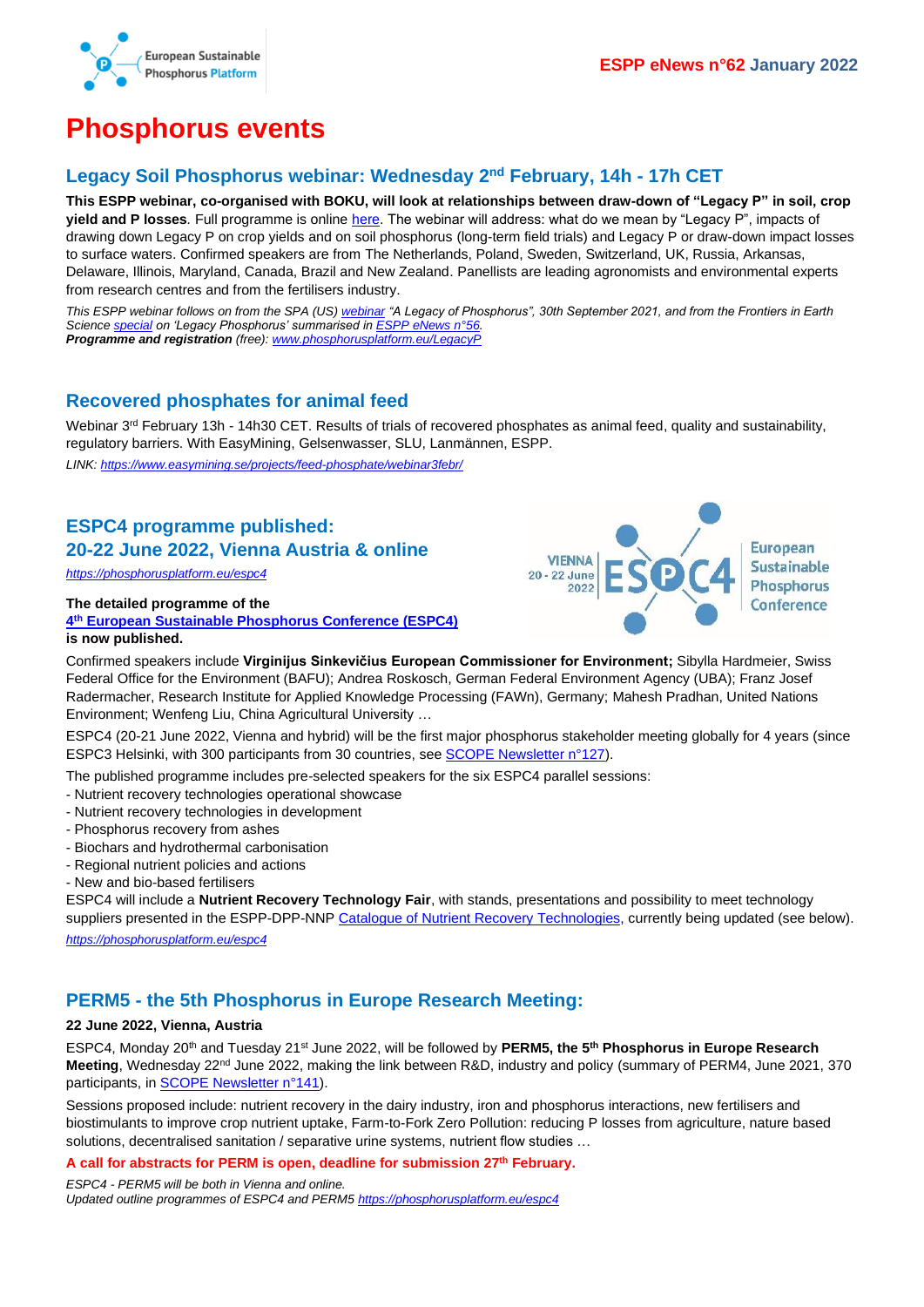

#### <span id="page-2-0"></span>**Phosphates 2022**



**7 – 9 March 2022, Tampa, Florida.** Programme now online. This is "the" phosphate industry professional conference, with over 400 participants. Phosphates 2022 will be in-person (with an online option), and a major chance to re-connect with the phosphate industry, from mining through rock and acid processing, to fertilisers, feed phosphates and technical phosphates. The two-day conference will have a dual agenda:

commercial - market – regulatory, and technical and industry operational.

**10% discount for ESPP** members: request the code from ESPP. *CRU Phosphates 2022: <https://events.crugroup.com/phosphates/home>*

## <span id="page-2-1"></span>**Supply challenges**

**Nitrogen fertilisers and P<sup>4</sup> (white phosphorus) currently face interlinked global supply challenges, with links to global food price increases.**

The FAO's [Food Price Index](https://www.fao.org/worldfoodsituation/foodpricesindex/en/) hit a ten-year high in 2021 and was 23% higher in December 2021 than one year earlier (after falling 1% between November and December 2021.

**[BBC](https://www.bbc.com/news/business-59172665)** coverage suggested that causes include climate change, leading to bad harvests, shortages of migrant workers, shipping problems due to Covid and deregulation of futures markets[. Rabobank](https://research.rabobank.com/far/en/sectors/agri-commodity-markets/ACMR_Outlook_2022.html) expects food prices to remain high in 2022, because of increasing prices of fertilisers and energy, shipping and labour shortages, continuing adverse weather (climate change, La Niña) and a strong US dollar.

Nitrogen fertiliser prices are closely linked to natural gas prices, and natural gas prices have increased considerably recently, as a result of various factors including geopolitics, climate, supply and demand policies (see e.g. [this US analysis\)](https://www.forbes.com/sites/energyinnovation/2021/11/15/with-high-natural-gas-prices-now-is-the-time-to-build-back-better/). The N fertiliser price is being exacerbated by export bans or limitations from China and Russia.

A [study](https://afpc.tamu.edu/research/publications/files/711/BP-22-01-Fertilizer.pdf) by Texas A&M University shows, for July 2021, N fertilisers at their highest price ever, and both P and K at their highest price since the 2008 price spike (but P still nearly 40% lower than this peak).

Despite high prices, fertiliser demand is expected to continue to increase in 2022 [\(according](https://www.dtnpf.com/agriculture/web/ag/crops/article/2021/12/15/geopolitical-trade-disputes-darken) to CRU, organisers of the ["Phosphates"](https://events.crugroup.com/phosphates/home) industry conferences), with an expected rise of +2.9% from 2021 to 2022, following from the +1.2% rise 2020 to 2021.



Trade of phosphorus fertilisers is being impacted by the US decision to impose tariffs of 9% to 47% on some P imports, and then China's decision to freeze phosphate exports from September 2021 to (at least) June 2022.

The specific market **for P<sup>4</sup> (white phosphorus) and its derivates** is also being impacted by the energy squeeze and by political factors. Although P<sup>4</sup> represents only 2-3% of world phosphate rock consumption, it is irreplaceable for the production of many specialist phosphorus chemicals needed by a very wide range of high-value societal end-uses, including electronics, batteries, fire safety, industrial water treatment, technical plastics, pharmaceuticals, lubricants, metal treatment, … (see ESPP's [SCOPE Newsletter n°136,](http://www.phosphorusplatform.eu/Scope136) produced jointly with the European Commission JRC). P<sub>4</sub> is therefore itself specifically identified as an EU Critical Raw Material (in addition to "Phosphate Rock"), se[e COM\(2020\)474.](https://eur-lex.europa.eu/legal-content/EN/TXT/?uri=CELEX:52020DC0474) P<sub>4</sub> is traded as such, but also importantly as "derivates" (that is intermediate chemicals such as PMIDA, POCl3, PCl5, see SCOPE referred above).

**The EU has no production of P<sup>4</sup> and so is totally dependent on imports of either P<sup>4</sup> or of P4-derivates for essential user industries**. Europe imports P4/derivates essentially from China, Kazakhstan and Vietnam (not in order of importance). In 2021, China considerably reduced its exports of P4/derivates, mainly because of nearly total stoppage of China's P<sup>4</sup> production capacity in order to energy consumptio[n in particular in Yunnan province](https://www.argusmedia.com/en/news/2254118-chinas-yunnan-sets-energy-limits-for-fertilizer-sector) (a key phosphate region). Production has now partly resumed. Kazakhstan's P<sup>4</sup> / derivates production or export have also been impacted by current political unrest in the country and specifically in the Zyambyl Oblast region where  $P_4$  production is located [\(see here\)](https://urldefense.com/v3/__https:/world-today-news.com/protests-in-kazakhstan-red-threat-level-introduced-in-zhambyl-oblast-january-8/__;!!JrQhzo9tgg!2voUFhbypth5v4OnWP2c87wnbgNxyWD4MaiOyfsi_AHPrBefHOzLiSnDNorEYJgiVmk$). These specific pressures on P<sub>4</sub>/derivates supply are additional to considerable price and supply pressures similar to those on fertilisers indicated above: rising electricity prices and demand, and shipping costs.

ESPP suggests that this context should provide increased impetus and urgency to develop phosphorus and nitrogen recovery and recycling in Europe. Nitrogen recovery from digestates offers synergy with development of bio-methane production, which can reduce EU dependency on imported natural gas. Industrial development and implementation of P<sup>4</sup> production from secondary materials (sewage sludge incineration ash, meat and bone meal ash) could largely resolve Europe's current import dependency for P4/derivatives.

No market-ready P4 production technology from waste is available at the moment. However, several promising developments are in a piloting stage. ESPP member *Italmatch* are involved in the EU-funded [FlashPhos](https://flashphos-project.eu/) project to test P<sub>4</sub> recovery from wastes at a pilot scale (15 million € [budget\)](https://cordis.europa.eu/project/id/958267/fr). Other technologies are also proposed and are being tested on small scale.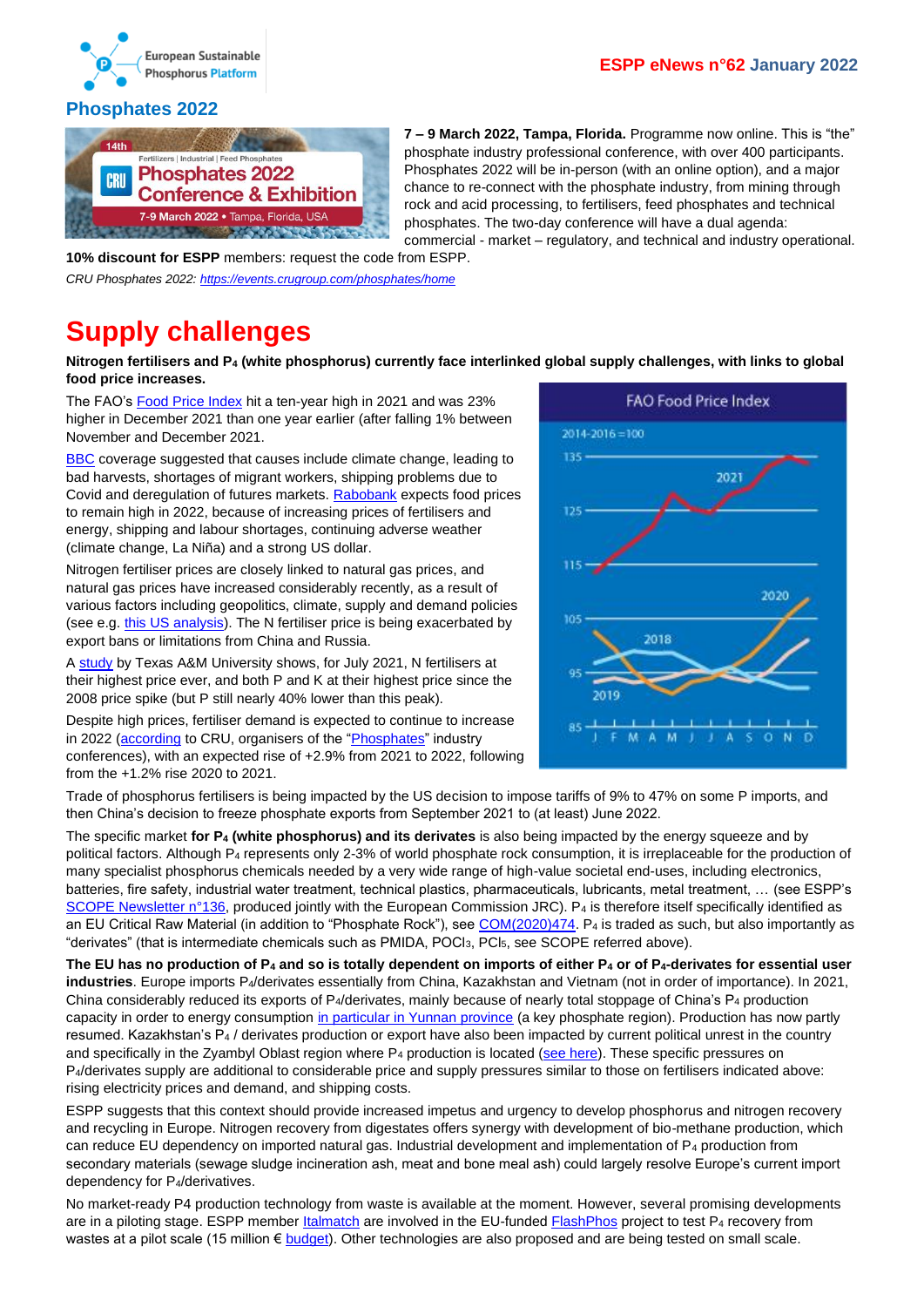

# <span id="page-3-0"></span>**EU regulatory**

#### <span id="page-3-1"></span>**BAT BREF update process launched for Inorganic Chemicals**

**The European Commission (JRC) has started the update process for the BAT (Best Available Techniques) reference document for "Large Volume Inorganic Chemicals" (LVIC), which will cover all chemicals currently covered by the two BATs: LVIC Ammonia, Acids and Fertilisers [\(LVIC-AAF\)](https://eippcb.jrc.ec.europa.eu/reference/large-volume-inorganic-chemicals-ammonia-acids-and-fertilisers) and LVIC Solids and Others [\(LVIC-S\)](https://eippcb.jrc.ec.europa.eu/reference/large-volume-inorganic-chemicals-solids-and-others-industry)**. The first phase of consultation aims to define the scope of the BAT update, in particular to identify the most polluting sectors, key environmental issues (e.g. in terms of emissions to air and water, use of raw material, water and energy, generation of waste, circular economy, decarbonisation aspects) and new/emerging techniques or improvements in techniques which should be considered, compared to the two existing BAT BREF documents. The aim is to streamline the BAT BREF document by focussing on the BAT conclusions (and associated techniques). The BAT conclusions are legally constraining, and are mandatory applicable to all plants and production sites in the relevant chemical and fertiliser industries above the specified application thresholds. ESPP has not been a candidate for the Technical Working Group for this BAT BREF process (insufficient resources, scope much wider than ESPP's competence) but will follow the process as a member of the IED Forum (Industrial Emissions Directive).

*Existing BAT BREFs for LVIC Ammonia, Acids and Fertilisers [\(LVIC-AAF\)](https://eippcb.jrc.ec.europa.eu/reference/large-volume-inorganic-chemicals-ammonia-acids-and-fertilisers) and LVIC Solids and Others [\(LVIC-S\)](https://eippcb.jrc.ec.europa.eu/reference/large-volume-inorganic-chemicals-solids-and-others-industry). European Commission (JRC) contact for further information on the LVIC BAT update process: [JRC-B5-SECRETARIAT@ec.europa.eu](mailto:JRC-B5-SECRETARIAT@ec.europa.eu)*

### <span id="page-3-2"></span>**Input to EU Fertilising Products Regulation: by-products, recovered minerals**

**ESPP submitted input to the EU public consultations on criteria for use under the EU Fertilising Products Regulation (FPR) of by-products and of recovered minerals.**

These criteria will authorise the use in FPR EU-label fertilisers of nitrogen salts from offgas cleaning and ammonia stripping, under specified conditions. ESPP strongly welcomes this but considers that where nitrogen salts are recovered from manure storage, manure processing (e.g. digestate) or animal stables, pathogen data is needed to prove sanitary safety and an Animal By-Product End Point should be defined.

ESPP also welcomes that the inclusion of phosphogypsum and of e.g. struvite recovered from treatment of discharge from phosphogypsum waste stacks.

We regret however that CMC11 and CMC15 as proposed are limited to high-purity inorganic salts and do not cover organic byproducts

ESPP also made detailed input concerning wording, such as whether the wording "substance and mixture" includes plant materials, whether processes using wastes as inputs are included and the meaning of the word "recovered".

*ESPP's input to the public consultation, as well as various preparatory documents (including the JRC reports) are available at [www.phosphorusplatform.eu/regulatory.](http://www.phosphorusplatform.eu/regulatory)* 

# <span id="page-3-3"></span>**ESPP new member**

#### <span id="page-3-4"></span>**REFLOW**



**REFLOW is an interdisciplinary cross-sectoral European Training Network addressing the recovery of phosphorous from dairy processing waste water and its recycling into fertiliser products.**  REFLOW brings together scientists, key stakeholders and early-stage researchers in dairy processing, phosphorous recycling and fertiliser production. The network will address both technical and socio-

economic challenges associated with the P-recovery and recycling in the dairy sector, so enabling sustainable expansion of the dairy industry in Europe.

In coherence with the Circular Economy Package, REFLOW research aims to (i) mitigate the environmental impact of dairy processing waste on soil and water, (ii) provide safe environmentally sustainable, cost-effective closed loop solutions for crop nutrient management and (iii) meet the demand for skilled professionals to support the technical, regulatory and commercial development of the market for recycled phosphorous fertiliser products.

REFLOW will achieve these goals by creating an innovative and entrepreneurial training environment. Thirteen young researchers will be recruited in a network of 24 organisations who bring complementary expertise and experience of delivering technical solutions, socio-economic modelling, environmental analysis, policy frameworks, training and commercial entrepreneurship. The young researchers will develop interdisciplinary and cross-sectoral skills for careers as independent industrial or academic researchers, entrepreneurs, regulators or agri-environmental specialists. REFLOW's network-wide training activities include industrial secondments and commercially driven research projects.

*Reflow European Training Network<https://etn-reflow.eu/>*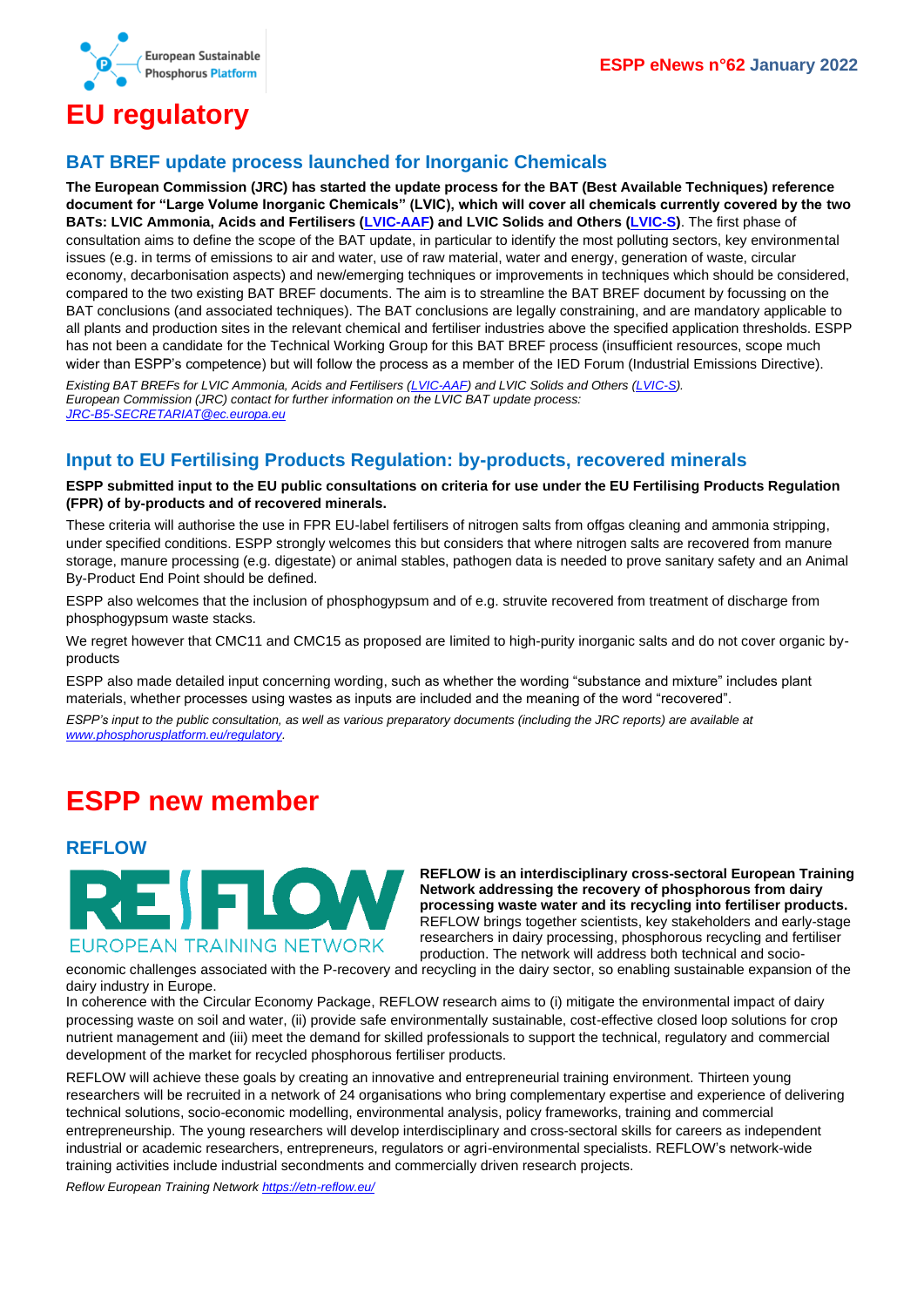

# <span id="page-4-0"></span>**Nutrient recycling**

#### <span id="page-4-1"></span>**Micronutrients recovered from alkaline batteries as Organic Certified fertiliser**

**TraceGrow, Finland, are recovering manganese, zinc and copper from alkaline batteries and reclaimed copper to produce a high-purity foliar or soil micronutrient fertiliser, approved for Organic Farming in the EU**. 50% of the world's soils are deficient in zinc and 10% in manganese. These micronutrients are recovered from end-of-life consumer alkaline batteries by crushing, acid leaching then purification to generate soluble sulphates, plus copper recovered from end-of-life electronics and electrical parts. 15 batteries produce one litre of micronutrient fertiliser (4.1% Zn, 4.4% Mn, 1.9% Cu, 6.1% S, plus c. 1% K, 1% Na). TraceGrow has 35 million l/y production capacity, under expansion to 5 Ml/y. The fertiliser shows field trial results from twelve countries on barley, wheat, maize, potato, grass, citrus fruit. Manganese can be particularly effective in improving winter crop resistance to cold, and copper is important for grain yields in oats and barley. The product illustrates the need to continue to extend the CMC annexes of the EU Fertilising Products Regulation 2019/1009, in that it is not covered by current CMCs nor by the proposed new CMC15 "Recovered High Purity Materials" [\(published](https://ec.europa.eu/info/law/better-regulation/have-your-say/initiatives/13113-Fertilisers-high-purity-materials-in-EU-fertilising-products_en) for public consultation to 14<sup>th</sup> January 2022): this proposal includes high purity sulphates, but only from a "production process" (EU Commission JRC's [3](https://circabc.europa.eu/ui/group/36ec94c7-575b-44dc-a6e9-4ace02907f2f/library/785d1835-07b3-4b3c-a46a-e269a33c74c7/details)<sup>rd</sup> [preparatory report](https://circabc.europa.eu/ui/group/36ec94c7-575b-44dc-a6e9-4ace02907f2f/library/785d1835-07b3-4b3c-a46a-e269a33c74c7/details) specifies line 2823 excludes "Materials obtained from the recycling facilities for waste materials"). *TraceGow "ZM-Grow":<https://www.tracegrow.com/zm-grow>*

#### <span id="page-4-2"></span>**EasyMining moves forward nutrient recovery**

**ESPP member, EasyMining (part of the Ragn-Sells Group) has announced a first full-scale Ash2Phos plant to recover phosphorus from sewage sludge incineration ash (SSIA) and has started testing of a pilot installation to recover nitrogen from wastewaters**.

**The Ash2Phos plant is a joint venture, signed with Gelsenwasser AG, one of Germany's largest utility companies** operating mainly in the Ruhr, Muensterland, lower Rhein and Eastern Westphalia regions. Construction of a 30 000 t-ash/year plant will start in 2022 in Chemieparks Schkopau, near Leipzig. The Ash2Phos process leaches phosphorus out of ash using hydrochloric acid, then separates iron, aluminium and heavy metals by a series of dissolution and precipitation steps, resulting in a clean calcium phosphate product of animal food quality. A second 30 000 t-ash/y plant is under permitting at Helsingborg, Sweden, with Kemira. For further details see the **ESPP-NNP-DPP Nutrient Recycling Technology Catalogue**.

**A webinar on 3rd [February, 13h00 -](https://www.easymining.se/projects/feed-phosphate/webinar3febr/) 14h30 CET** will discuss results of digestibility tests for calcium phosphates recovered from sewage sludge incineration ash, quality constraints and regulatory obstacles.



**EasyMining have also inaugurated the first pilot for a nitrogen recovery process, at Högbytorp, near Stockholm, in the EU LIFE funded project ["Re-Fertilize"](https://www.easymining.se/projects/re-fertilize/).** Ammonia in wastewater is adsorbed to a specific mineral, then released and recovered, to produce clean ammonium sulphate. This can replace ammonia synthesised using natural gas, for fertiliser production. The adsorption chemical is regenerated and reused. The aim is also to replace current nitrogen removal processes in wastewater treatment (nitrification of ammonia to nitrate, then denitrification), which consumer electricity for aeration (nitrification) and carbon sources (e.g. methanol) for denitrification, and which release greenhouse nitrogen gases to the atmosphere. The pilot, designed and constructed by EasyMining with COWI and ENERCO, can treat c. 100 m<sup>3</sup> of inflow per day, under continuous operation. It is now treating

landfill leachate at Ragn-Sells Högbytorp site, Sweden, and will then be moved to BIOFOS´s Lynetten municipal wastewater treatment works in Denmark. The resulting ammonium sulphate fertiliser will be trialled by the Lantmännen, one of Northern Europe's largest agricultural cooperatives.

*"Gelsenwasser and EasyMining announce joint venture in Germany", EasyMining 14th [December 2021](https://newsroom.ragnsells.com/posts/pressreleases/gelsenwasser-and-easymining-announce-joint-ve) "Unique pilot plant for nitrogen removal and recovery opens", EasyMining, 9 th [December 2021](https://newsroom.easymining.se/posts/pressreleases/unique-pilot-plant-for-nitrogen-removal-and-r) EU LIFE [Re-Fertilize](https://www.easymining.se/projects/re-fertilize/) project*

*Webinar on recovered feed phosphates, 3rd February 13h00 – 14h30 CE[T LINK.](https://www.easymining.se/projects/feed-phosphate/webinar3febr/)*

# <span id="page-4-3"></span>**Webinars**

### <span id="page-4-4"></span>**IFA – FAO: Nutrient recovery and sustainable plant nutrition**

**The IFA - FAO webinar of 15th December 2021, 300 participants online, saw nutrient circularity as important for sustainability and showed a range of nutrient recycling technologies. IFA and FAO have also signed an agreement to promote sustainable fertiliser use**.

**Jiangyuan Xia, FAO Director of Plant Production and Protection**, indicated that FAO believes that innovation can enable more sustainable plant nutrition management. This is pressing with the current energy crisis driving up fertiliser prices. FAO supports this with the International [Code o](http://www.fao.org/documents/card/en/c/ca5253en/)f Conduct for the Sustainable Use and Management of Fertilizers (2019, see ESPP [eNews n°45\)](http://www.phosphorusplatform.eu/eNews045).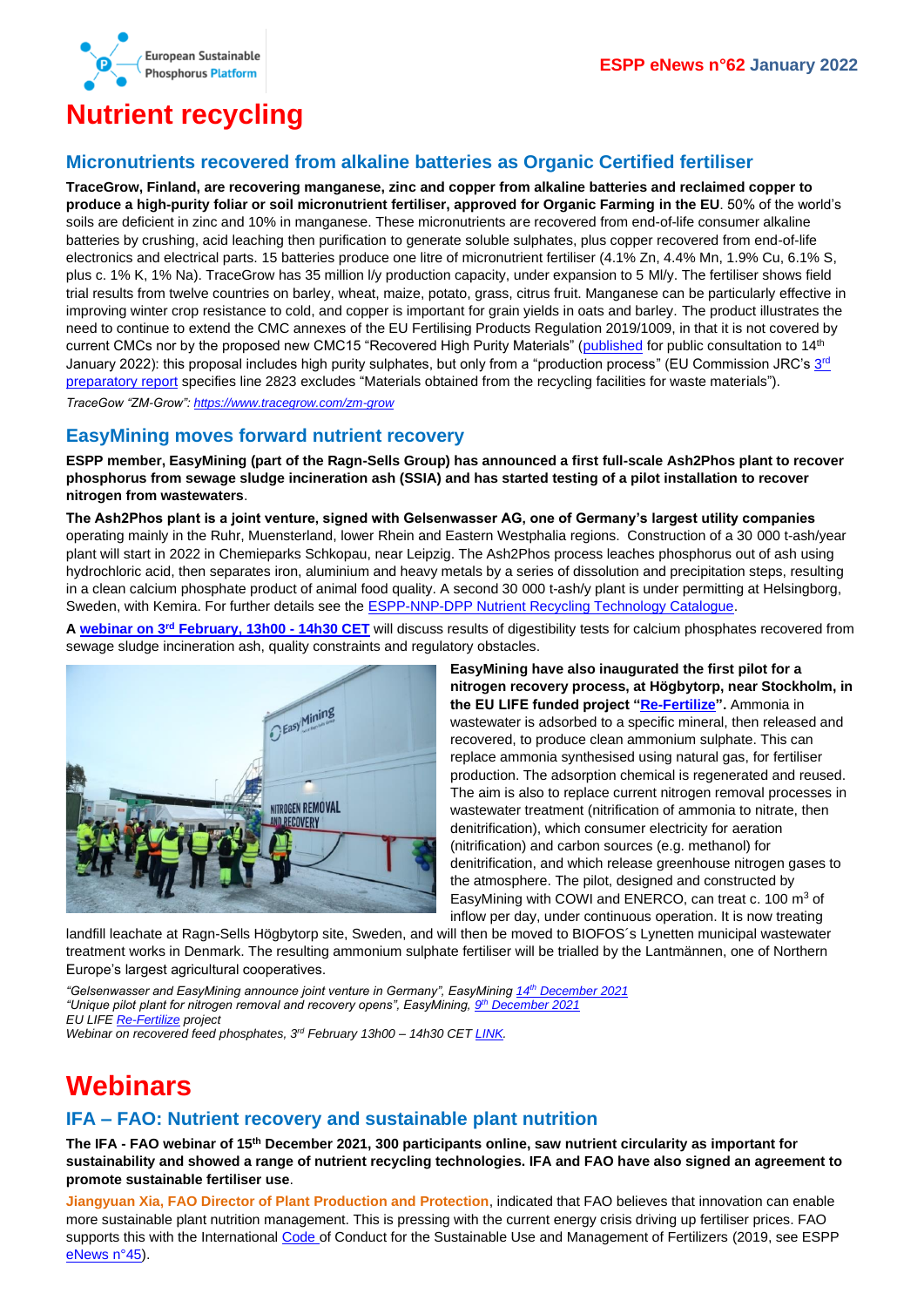#### **ESPP eNews n°62 January 2022**



**Achim Dobermann, IFA Chief Scientist** (International Fertilizer Association), indicated that only around 20% of nitrogen input into agriculture reaches consumed food and underlined the need to move towards full-chain nutrient efficiency for nitrogen, phosphorus and micronutrients.

**Hannah Van Zanten, Wageningen University Research**, compared land surface required to produce food for different food systems. Under today's food system, animal production has a significantly higher environmental impact and land use than vegetable crop production. However, a circular food system producing healthy food can be even more efficient if food wastes are used to feed animals. In such a system, around 1/3 of human protein needs could be produced by livestock, and such a circular system with livestock could have a lower land requirement than for a vegan diet. Recycling of manure and animal byproducts are essential. For further information see [website](http://www.circularfoodsystems.org/) and Van Selm et al. Nature Food 2022 [DOI.](https://doi.org/10.1038/s43016-021-00425-3) 

**Hannah Lohman, University of Illinois & Community Integrated Development Initiatives**, Uganda, discussed the potential for separative urine collection with nutrient recycling to fertiliser in Kampala, Uganda, either by simple storage of the urine to ensure sanitisation, or nutrient recovery by struvite precipitation and ion-exchange nitrogen recovery. Both routes could potentially be economically viable, depending on nutrient market prices. A challenge could be pharmaceuticals in the urine.

**Céline Vaneeckhaute, Laval University Canada**, presented the advances and limitations, as well as experimental work on various nutrient recovery technologies including struvite precipitation, HAIX ion exchange (see [SCOPE Newsletter n°141\)](http://www.phosphorusplatform.eu/Scope141), nitrogen recovery by stripping and citric acid absorption, and development of technology integration and optimisation models.

**Dan Froehlich, Anuvia Plant Nutrients**, presented the company's SymTRX granulated organo-mineral fertiliser, based on organic secondary materials processed to provide a matrix with +ve and -ve sites onto which mineral nutrients can be fixed. After 5 years development and over 450 field trials, production capacity is today 1.1 million tonnes / year at Plant City, Florida. Organic wastes which can be input include crop wastes, animal wastes, food processing wastes and waste-water organics. Less than 5% of the nutrients of the final product come from the organic wastes, most are added as minerals, depending on the input materials.

**Christian Kabbe, EasyMining**, outlined the company's processes today operational to recover purified nutrients from ashes: phosphorus from sewage sludge incineration ash, potassium from municipal solid refuse incineration ash. EasyMining are also now developing a process to recover nitrogen minerals from wastewater or manure.

**Thomas Mannheim, Ductor**, outlined the company's integrated approach to nutrient recycling and renewable energy production from manure, aiming to avoid the considerable nitrogen losses (and consequent atmospheric pollution and greenhouse gas) which generally occur in manure storage and field application (can be up to 70%). In the Ductor process, nitrogen rich manures can be used as feedstock for biogas production (e.g. 100% chicken litter), because most of the nitrogen is removed upstream of the anaerobic digestion (biogas) process. The removed nitrogen is recovered as liquid nitrogen fertiliser. The solid fraction of the separated digestate is dried and pelletised as organic NPK fertilizers, and the liquid phase is recirculated to dilute the input material. This results in reduced GHG emissions and enhanced nutrient use by converting untreated manure to bioenergy and to balanced nutrient products which can be stored and transported and are adapted to farmers' needs.

**Achim Dobermann** concluded that many technologies are increasingly available for nutrient recycling, and their implementation will improve sustainability of plant nutrition. The fertiliser industry is innovating with new types of products alongside mineral fertilisers and the use of secondary nutrient sources in fertiliser production. This will necessitate decentralisation to enable local recycling, adapted to local structures and agri-food systems, in particular in developing countries.

*IFA – FAO webinar, 15th December 2021, "Advancing nutrient recycling and recovery in agriculture" (Sustainable Plant Nutrition series)[: full](https://youtu.be/T6pH8MxkRnU)  [recording](https://youtu.be/T6pH8MxkRnU) and IFA webinar[s page.](https://www.fertilizer.org/Public/Resources/Webinars/Public/IFA_Resources/IFA_Webinars.aspx)*

*Upcoming IFA event[s HERE:](https://www.fertilizer.org/Public/News___Events/Events/IFA_Events.aspx)*

*- 29-31 March 2022, Global Sustainability Conference, online*

*- 30 May - 1st June 2022, Annual Conference, Vienna, Austria*

*- 28-30 June 2022, Smart & Green, online*

#### <span id="page-5-0"></span>**Implementation of the Baltic Sea Regional Nutrient Recycling Strategy**

#### **The EU Strategy for the Baltic Sea Region together with the Ministry of the Environment of Finland co-organized a webinar on the implementation of the Baltic Sea Regional Nutrient Recycling Strategy on Monday 22 November 2021.**

The purpose of the webinar was to present some topical issues and points of view in nutrient recycling, take stock of the present situation in nutrient recycling and also to look ahead and discuss opportunities and challenges in implementing the Nutrient Recycling Strategy in the Baltic Sea Region.

The webinar gathered c. 120 participants representing national authorities, businesses, research organisations and NGOs from different countries across the Baltic Sea.

The morning session consisted of five presentations from experts across public and private sectors. In her opening words, **Tarja Haaranen, Ministry of the Environment, Finland**, reminded that although the main goal of the strategy is to protect waters and the Baltic Sea, the actions will also have other beneficial impacts, among them impact on climate change mitigation.

In her introduction to the Baltic Sea Regional Nutrient Recycling Strategy, **Lotta Ruokanen, HELCOM**, focused on the policy background, vision and objectives of the strategy.

**Isidro Campos Rodriguez, European Commission DG Agriculture and Rural Development**, gave an overview of nutrient recycling in the European Green Deal's Farm to Fork programme, the Common Agricultural Policy, and beyond, and presented some links between these and the nutrient recycling strategy.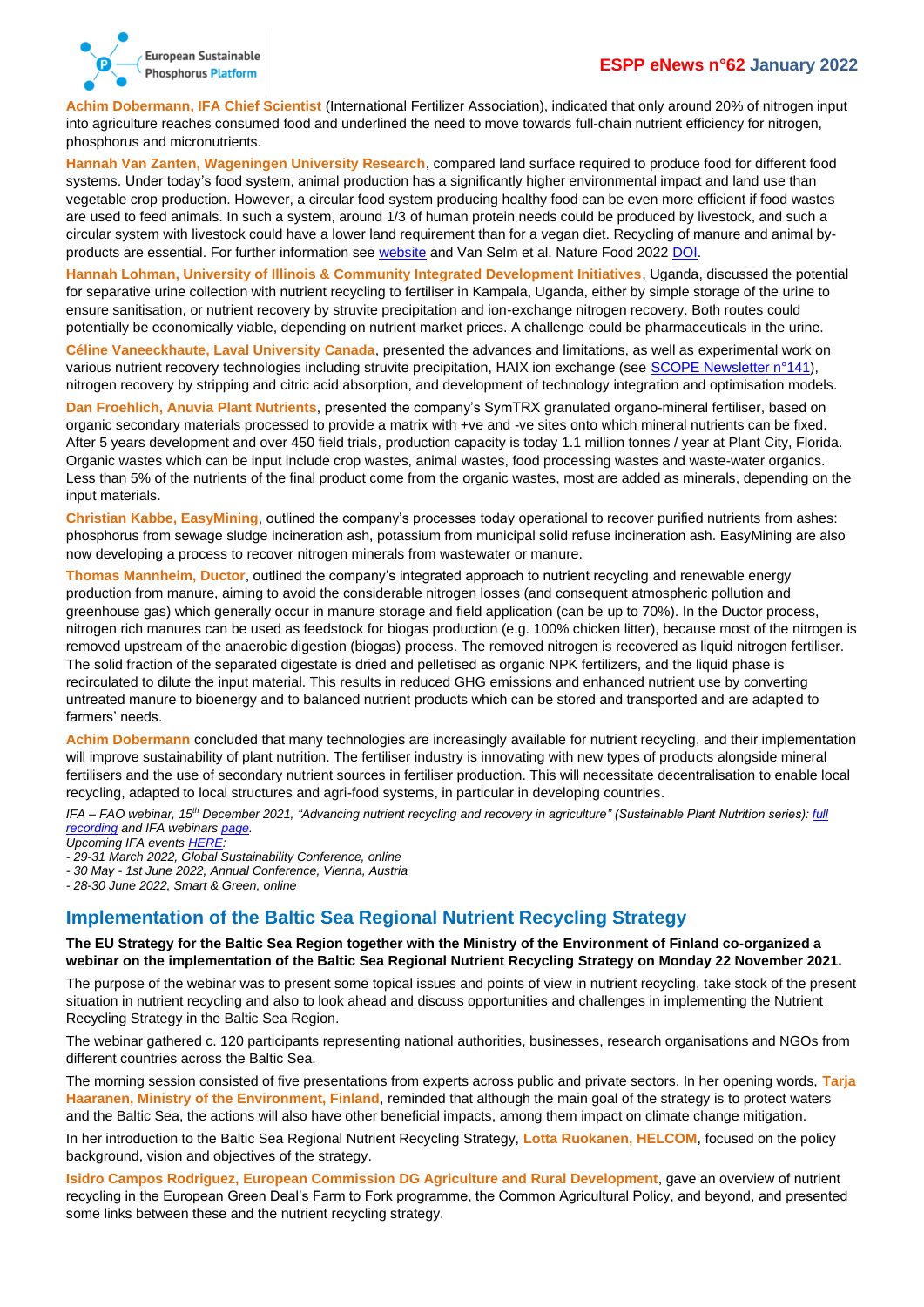

**Ana-Lucia Crişan, European Commission DG GROW**, presented the EU fertilising products regulation and discussed the harmonisation rules for fertilising products and gave an overview the quality assurance system works for fertiliser manufacturers.

**Anders Finnson, Swedish Water**, focused on the experiences in nutrient recycling in the wastewater sector in Sweden. He presented the ambition to transform the current wastewater treatment system into resource recovery plants.

**Christian Kabbe, EasyMining (Ragn-Sells Group),** focused on the business opportunities and obstacles of nutrient recovery and recycling. Some of the clear drivers, or opportunities that he mentioned were the existing quality requirements to minimize pollution and the need to reduce import dependencies. Some of the obstacles he mentioned were the discrimination of materials by origin and not by quality and the fragmentation of regulation.

In the afternoon session, six experts took part in a panel discussion on the present situation in nutrient recycling and took a look ahead and discussed **opportunities and challenges in implementing the HELCOM Nutrient Recycling Strategy** focusing on creating business opportunities and improving policy coherence.

The panel included representatives of national authorities, businesses and NGOs from different countries of the Baltic Sea Region: **Andrea Roskosch (German Federal Environment Agency), Marja-Liisa Tapio-Biström (Ministry of Agriculture and Forestry of Finland), Zigmas Medingis (Ministry of Agriculture of the Republic of Lithuania), Eetu Virtanen (Soilfood), Marc Buttmann (TerraNova Energy GmbH),** and **Gunnar Norén (Coalition Clean Baltic).** 

*Article by Anna Hernberg, Ministry of the Environment, Finland – with thanks! Webinar website –summary and slides: [HERE](https://www.balticsea-region-strategy.eu/pa-nutri-news/591309-pa-nutri-and-bioeconomy-webinar-on-baltic-sea-regional-nutrient-recycling-strategy)*

# <span id="page-6-0"></span>**Research**

### <span id="page-6-1"></span>**Possible P4 synthesis by electrolysis**

**Lab-scale tests suggest feasibility of P4 production by electrolysis of molten metaphosphates (from phosphoric acid), potentially with energy and carbon consumption magnitudes lower than the current "thermal" route** (electrothermal reducing furnaces). A 60 cm diameter, 2.8m height laboratory electrolysis reactor, operating at c. 800°C, and 2.4V current, was tested with steady-state electrolysis runs of a few minutes. Challenges are design and construction of an electrolysis cell reactor for operation at this temperature, sealings and recovery of the P4 produced. The principle is electrolysis of molten sodium metaphosphate [NaPO<sub>3</sub>]<sub>n</sub> – a commodity inorganic phosphate produced from "wet acid" route phosphoric acid. Sodium metaphosphates is an intrinsic oxide acceptor (because of phosphoryl anhydride linkages) so absorbing electrons to break down to NA<sub>3</sub>PO<sub>4</sub> and O<sub>2</sub>. The NA<sub>3</sub>PO<sub>4</sub> can then be cycled back to sodium metaphosphate by reaction with phosphoric acid. In the test reactor, the graphite anode was consumed, producing  $CO<sub>2</sub>$ , but unlike in a reducing P4 furnace, this  $CO<sub>2</sub>$  is isolated from and cannot react with P4, so avoiding resulting energy loss. Additionally, the electrolysis reactor does not require sand (silicon dioxide) as an oxide acceptor, so does not lose heat energy in production of metasilicate slag (c. 30% of energy consumption in a P4 reducing furnace). The melting point of sodium metaphosphates (628°C) is considerably lower than the operating temperature of P4 reducing furnaces (c. 1 500 °C). To avoid CO<sup>2</sup> reacting with P4, thermal P4 furnaces currently only partially reduce coke to carbon monoxide, which is burned off, so using only two of the four potential reducing electron equivalents of the coke carbon. The authors conclude that anhydride promoted electroreduction of molten metaphosphates could in the future provide an electron, energy and climate efficient alternative to electrothermal reducing furnaces for P4 production.

*"Efficient Electrosynthesis of White Phosphorus from Molten Condensed Phosphate Salts", J. Melville et al., ChemRxiv. Cambridge 2021, [LINK.](https://chemrxiv.org/engage/chemrxiv/article-details/6182f50c8ac7a2117766e518)*

#### <span id="page-6-2"></span>**Climate variability likely to increase soil phosphorus losses**

**Laboratory soil tests showed that simulated flooding caused P release in all soil samples, accentuated if the soil was previously dried, suggesting that climatic variations between drought and flooding could increase P losses**. 168 soil samples of 150g (dry weight equivalent) were collected over 7 days from two different sites in North Wyke, Devon, UK (stagnivertic cambisol, dystric cambisol), both under grazed grassland. 31 day laboratory tests were carried out in 500 ml bottles. Flooding was simulated by adding water to maintain 10 cm water depth in the mesocosm. Drying was for 10 days at 40°C. Flooding of soils significantly reduced redox potential, more so and more rapidly in previously dried soils. Similarly, flooding increased soil pH, more so and more rapidly in previously dried soils. Flooding increased dissolved phosphorus (DRP dissolved reactive P, DUP dissolve unreactive P and TDP total dissolved P), again with greater increases of all forms in flooding of previously dried soils. Analysis suggests this is related to reductive dissolution of iron and manganese phosphate minerals in the soils, and also non-reductive dissolution of aluminium phosphate minerals. The soil with higher organic matter and biomass phosphorus released higher concentrations of DUP. The authors conclude that as climate change leads to flooding, and to variations between drought and flooding, P release from soils will increase, especially in soils high in biomass.

*"Effects of drying and simulated flooding on soil phosphorus dynamics from two contrasting UK grassland soils", S. Khan et al., Eur J Soil Sci. 2021;1–12, [DOI](https://dx.doi.org/10.1111/ejss.13196)*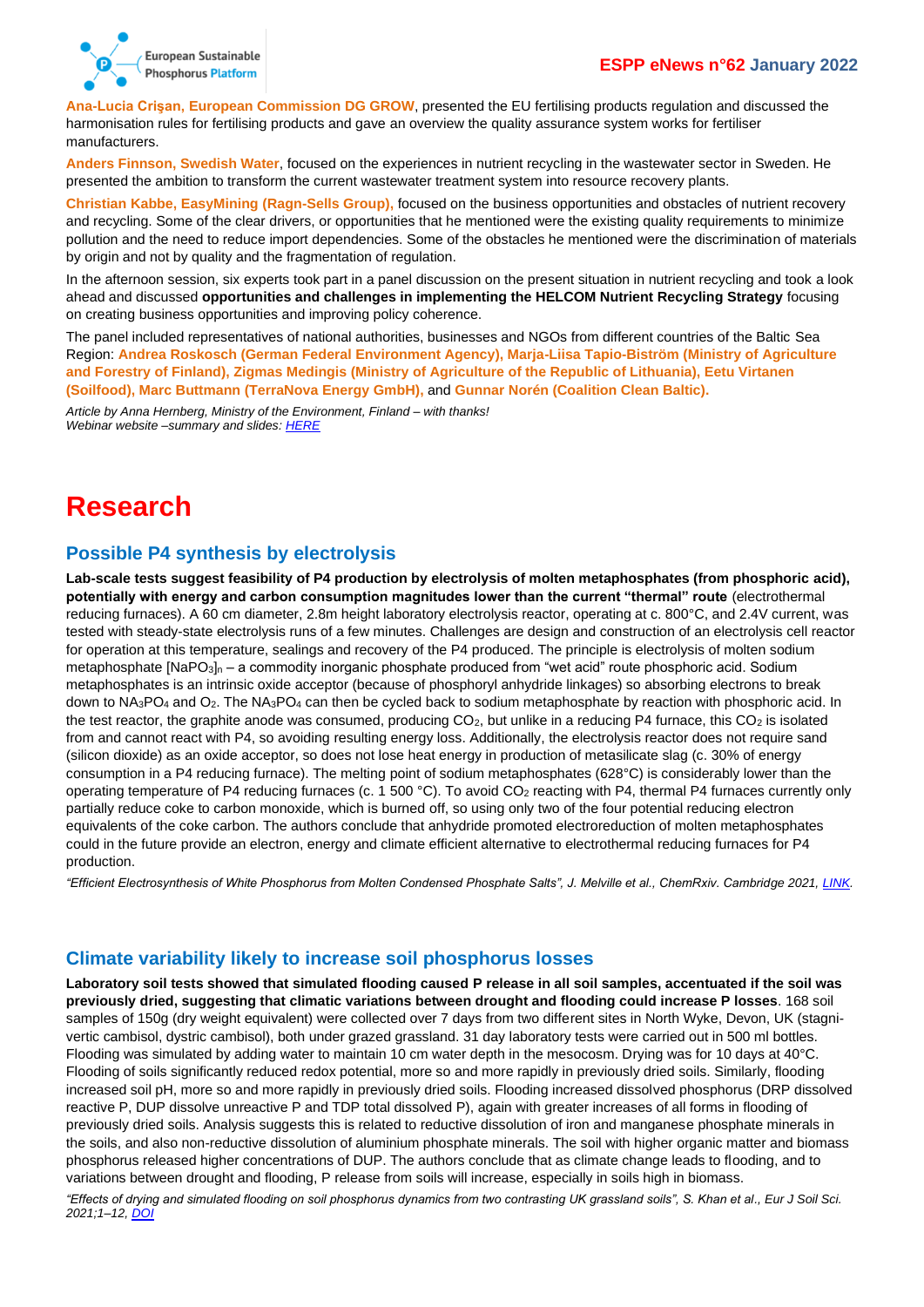

### <span id="page-7-0"></span>**Scientific testing of options for P-leaching from ashes**

**Three papers present detailed and systematic experimental comparisons of phosphorus and of heavy metal leaching from ashes of various biowastes, considering different incineration temperatures, and comparing different extractants**. These publications provide a wealth of data on phosphorus and heavy metal release from ashes under different conditions and related to analysis of the ash mineralogy.

Fourteen extractants were tested (2020, 1): three mineral acids (sulphuric, hydrochloric, nitric), five organic acids, sodium hydroxide (alkali) and five chelating agents, comparing different extractant concentrations, ash/extractant ratios and contact times. For sewage sludge incineration ash, oxalic acid offered the best compromise between effective phosphorus leaching and limited heavy metal release, but sulphuric acid was most cost-effective.

Comparing extraction from three different biowaste ashes (sewage sludge, poultry manure, meat and bone meal) (2021, 2), showed that P-leaching effectiveness of the organic acids varied considerably with different mineralogy of the three ashes, whereas leaching by the inorganic acids was consistent.

In a third paper (2021, 3), the influence of incineration temperature on mineralogy and P-leaching and heavy metal leaching was studied for ashes from a laboratory muffle furnace (note: the muffle furnace was chosen for reasons of consistency but may not be representative of conditions in real sewage sludge incinerators where conditions vary depending on the technology). The sewage sludge was sampled from the storage bunker at Leuven wwtp, Belgium (Aquafin), where sludge is collected from wwtps operating enhanced biological P-removal as well as dosing iron or aluminium for chemical P-removal. The muffle furnace was operated at 550°C – 1100°C, for two hours. In this case, higher furnace temperatures across the tested range tended to result in lower heavy metal leaching, but temperatures above 900°C also resulted in reduced P-release, probably because mineralogy shifted at higher temperatures (increase in non-identified amorphous phosphate, decreases in crystalline calcium phosphate and amorphous iron phosphate), and because P was fixed into silicate melt at 1100°C. The reduction in P-leaching above 900°C was significant for mineral acids and very considerable for organic acids. The authors conclude that 800°C – 850°C is the optimal temperature range to generate an ash from which phosphorus can be readily leached with limited release of heavy metals, which is similar to the EU Industrial Emissions Directive requirement of a minimum ensured temperature of 850°C for 2 seconds.

*2020, 1: "Closing the phosphorus cycle: Multi-criteria techno-economic optimization of phosphorus extraction from wastewater treatment sludge ash", L. Luyckx et al., Science of the Total Environment 713 (2020) 135543 [DOI.](https://doi.org/10.1016/j.scitotenv.2019.135543)*

*2021, 2: "Linking Phosphorus Extraction from Different Types of Biomass Incineration Ash to Ash Mineralogy, Ash Composition and Chemical Characteristics of Various Types of Extraction Liquids", L. Luyckx et al., Waste and Biomass Valorization volume 12, pages 5235–5248 (2021) [DOI.](https://doi.org/10.1007/s12649-021-01368-3)*

*2021, 3: "Recovery of phosphorus from sewage sludge ash: Influence of incineration temperature on ash mineralogy and related phosphorus and heavy metal extraction", L. Luyckx et al., J. Environmental Chemical Engineering 9 (2021) 106471 [DOI.](https://doi.org/10.1016/j.jece.2021.106471)*

#### <span id="page-7-1"></span>**Overview of sewage sludge regulations in Europe**

**Summary of limits for contaminants in sewage sludge (used on farmland) across EU Member States and challenges for regulating pollutants in the current EU Sewage Sludge Directive update.** The paper notes that many Member States have set limits for one or more contaminants (for sludge used on land) stricter than those in the current EU Sewage Sludge Directive 86/278, resulting in a highly fragmented legal framework. Indeed, in some Member States (e.g. Austria) limits are different in each region. In some cases, limits are defined as a function of regional average soil values. The varying limits for As, Cd, Cr, Cu, Hg, Ni, Pb and Zn are represented in visual graphics. 19 (of 27) Member States have fixed lower limits for mercury, 18 for cadmium, 16 for nickel, 14 for copper and lead and 10 for zinc. Additionally, 23 Member States have fixed limits for chromium, 8 for arsenic, and one or two also for molybdenum, selenium and beryllium, whereas none of these are regulated by EC 86/278. Twelve Member States have fixed limits for certain pathogens in sewage sludge applied to land (different limits, different pathogens), whereas these are not regulated by 86/278. Some Member States have also fixed limits for organic pollutants regulated by 86/278 which are lower than the limits in this Directive (DEHP, LAS, NP/NPE, PAH, PCB, PCDD/F). The paper highlights the need to also address emerging contaminants, in particular PFOS/PFOA (perfluorinated chemicals) and microplastics. PFOS/PFOA are already regulated in sewage sludge in Austria and Germany. Microplastics are difficult to regulate because of a lack of knowledge on their behaviour and impacts in soil and plants, the absence of agreed protocols for quantifying and characterising microplastics in soils, and because they are widely present in soils irrespective of sludge spreading, because of other sources. The authors note the need to combine safe sewage sludge management, avoiding environmental or health risks, with nutrient recycling.

*"Land Application of Biosolids in Europe: Possibilities, Constraints and Future Perspectives", A. Gianico et al., Water 2021, 13, 103 [DOI](https://doi.org/10.3390/w13010103)*